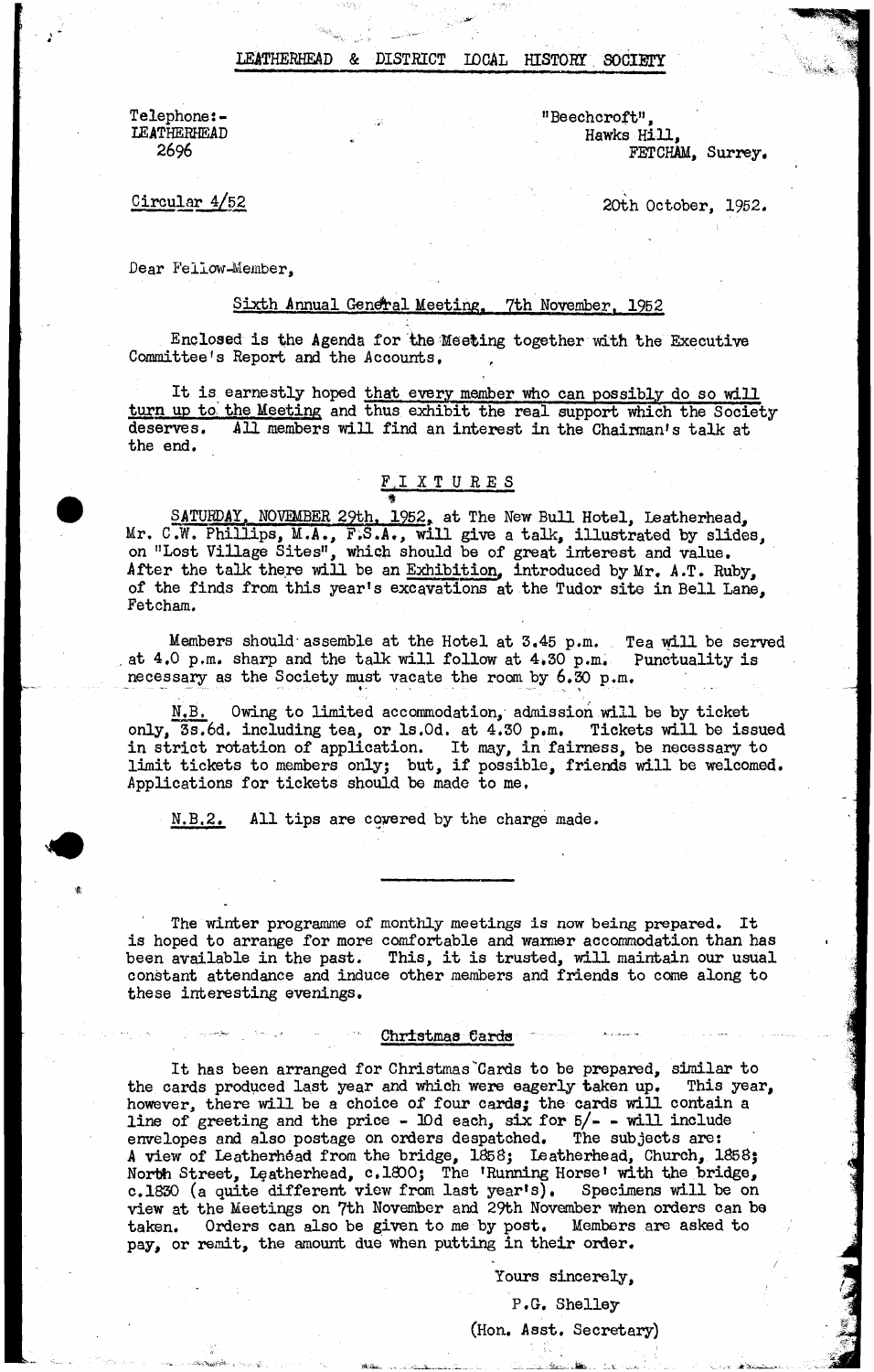### LEATHEHHEAD & DISTRICT IDGAL HISTORY SOCIETY

**IEATHERHEAD** 

Telephone:<br>- 53, Nutcroft Grove,<br>FETCHAM, 3127 Surrey.

### NOTICE IS HEREBY GIVEN

#### that the

### SIXTH ANNUAL GENERAL MEETING

mil, be held at

THE COUNCIL OFFICES, BULL HILL, LEATHERHEAD on

**Friday. 7th November. 1952**

## at  $8.15$  p.m.

### AGENDA

1. Minutes of the last General Meeting

2. Presentation of the 6th Annual Report by the Executive Committee (copy Report enclosed) 3. Presentation pf the Accounts to 30th September 1952 (copy Accounts enclosed) 4. Election of Executive Committee and Officers for the year 1952-53.

- 5. Any other business.
- 6. At the close of formal business Captain A.W.G. Lowther, F.S.A., A.R.I.B.A., will give a talk, illustrated by slides, on "A Survey of Reman and pre-Roman Sites in the Society's Area". This will have special reference to the Ashtead Villa site.

### 20th October, 1952. A.T. Ruby (Hon. Secretary)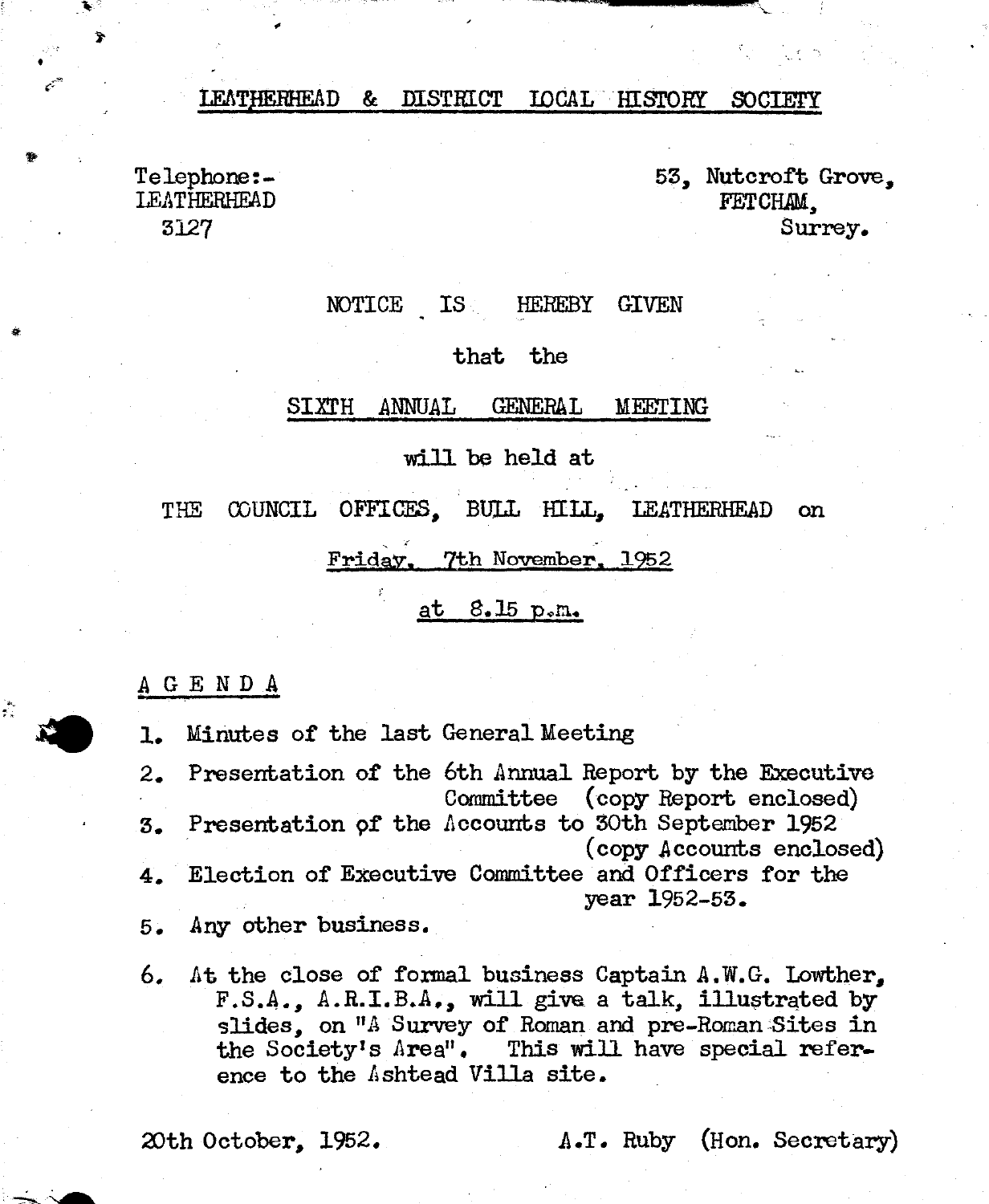## LEATHERHEAD & DISTRICT LOCAL HISTORY SOCIETY

Report of the Executive Committee

for the year 1951- 52

Ladies and Gentlemen,

 $2.$ 

3.

6.

Your Committee take pleasure in presenting the Sixth Annual Report for 1951-52.

 $\mathbf{1}$ ' Interest in the Society and its work shows no sign of abatement either inside or outside the locality. Requests for lecturers, articles for local publication and historical information and other enquiries continue to reach us in a steady flow.

The acquisition of new members resulted, after allowing for losses, in a small increase of membership which now stands at 178.

The following fixtures were arranged during the year:

1951 December 15th A talk by Mr. F.B. Benger on "A Leatherhead Worthy - Edmund Tylney, Master of the Revels to Queen Elizabeth".

1952 January 23rd A lantern lecture by Mr, W.H.E. Rivett on "The Geological Period of the Dinosaurs",

" February 13th A lantern lecture by Professor F, Jane on "British Trees and their Timber".

" March 12th A lantern lecture by Mr. J.E.S. Dallas on "Anglo-Saxtn Remains in our Churches".

" April 19th A conducted visit to Slyfield House, Stoke d'Abemon (Messrs. F.B, Benger and R. Foster Elliott) .

" May 17th A nature ramble conducted by Dr. M.P. Topping.

" June 7th A visit by coach to Leith Hill Place.

" July 5th A visit by coach to Parham Park, Sussex,

" August 16th A conducted visit to 'Thorncroft1 (Mr. F.B, Benger),

" September 2Qth A fungus foray to Box Hill (conducted by Dr, M.P, Topping),

It is very much regretted that by an oversight the August visit was not fully arranged for, Our apologies are extended to Mr. Benger and all members who attended. Steps have been taken to avoid a repetition of this accident. For the first time the coach visits have not been fully booked up, resulting in a loss on the financial arrangements which it is hoped will not be repeated in 1953.

It is believed that all who attended have thoroughly enjoyed these fixtures. Suggestions in connexion with them are always welcomed.

The work of the Groups will be recorded in the next "Proceedings". The 4. Excavation Group in particular have been very active throughout the year and there will be much to report from all the Groups,

5. The fifth number of the "Proceedings" has not, it is thought, shown any. sign of falling below the standard of its predecessors. The Committee tender their very grateful thanks to Mr. S.G. Blaxland Stubbs, O.B.E., who - in the unavoidable absence of your Hon. Editor - undertook, at what is known to have been considerable inconvenience to himself, to see the issue through the press.

Copies of all five numbers are available for purchase by members and nonmembers, price 3/6 each.

Your Committee, consisting of the following, have held four Committee meetings during the year.

P.T.O,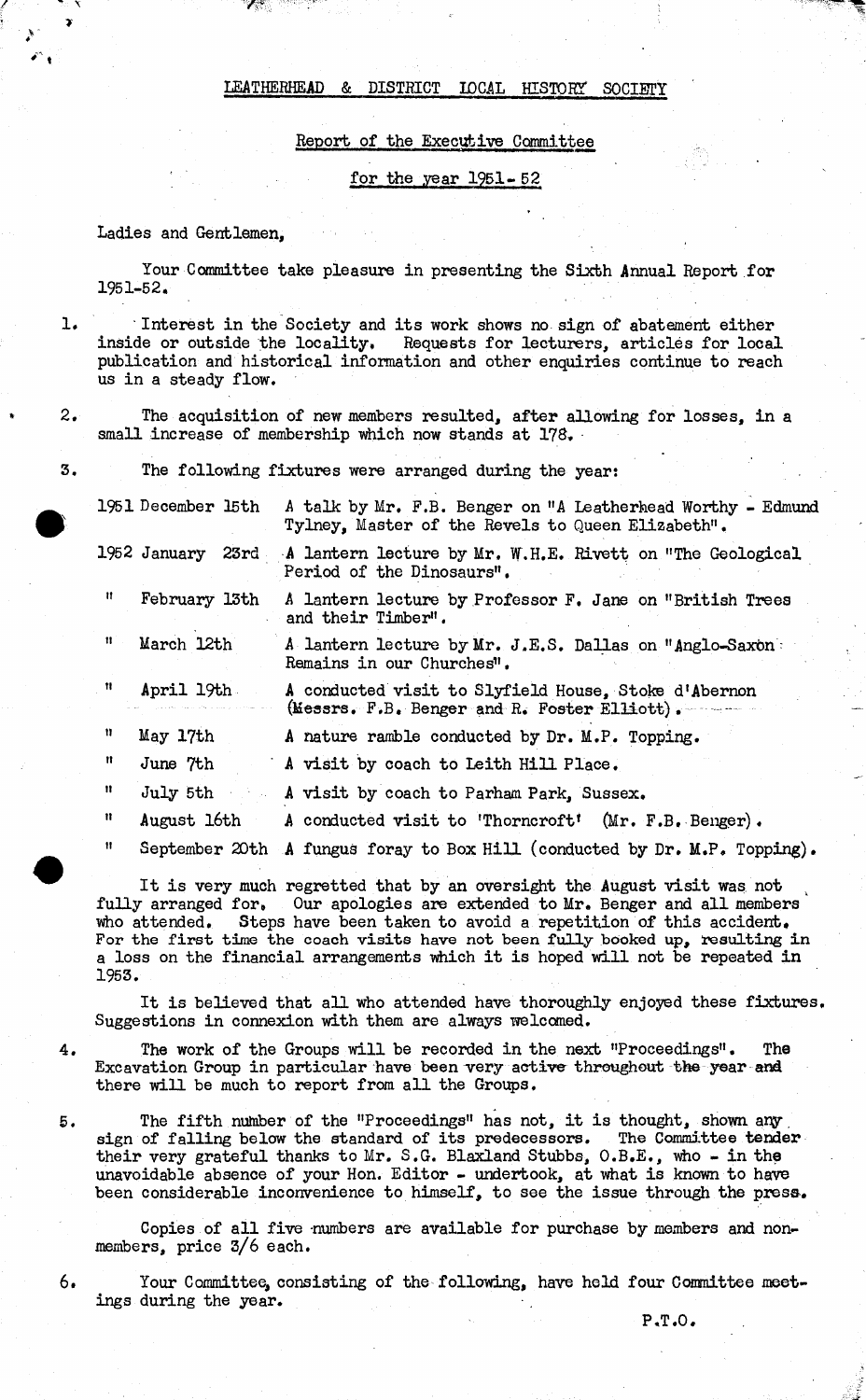Capt. A.W.G. Lowther (Chairman) Mr. C.T. Fisher (Hon. Programme Secretary)<br>Mr. S.N. Grimes (Committee Member) Mr. A.T. Ruby (Hon. Secretary) Mr. S.N. Grimes (Committee Member)<br>Mr. F.B. Benger (Committee Member) Mr. S.E.D. Fortescue (Hon. Treasurer)

*<sup>f</sup>* .

Mr. P.G. Shelley (Hon. Asst. Secretary) Mr. C.J. Songhurst (Hon. Editor) ■ (Co-opted)

7. The appointment of- an Asst. Hon. Secretary has been a complete success. To him has been assigned the task of membership records and inquiries; circulars; tickets etc. for fixtures, and similar duties. Your Hon. Secretary deals with inquiries for information, lectures, articles etc.j the accessions, and as archivist; general organisation,and other matters concerning the Society and its work:, Mr. Shelley has, it will be agreed by all members, carried out the duties of his office most capably; your Hon. Secretary has thus been enabled to deal,  $\epsilon$ with the many general matters which remain and, at the same time, supervise a heavy excavation programme as well as carrying out some historical research required for early publication,

 $-2 -$ 

8. All members of the Committee retire at the close of the Annual Meeting but are eligible for re-election, Nominations for election of members (other than retiring members) of the Committee should reach the Hon. Secretary not later than Monday, 3rd November, stating (i) the name of the nominee, (ii) the names of the proposer and seconder, (iii) that the nominee has expressed his or her willingness to serve if elected.

9. The Accounts (copy enclosed) show that, at the date on which the last Accounts were circulated, there was a balance in hand (excluding £2.1,0 for subscriptions paid in advance) of £74.5.0, To this should be added £15 being a grant from the Surrey County Council for 1950-51 but not then received, and from the resultant sum of £89.5.0 must be deducted the amount of £49.6.1. then owing for No,4 of the "Proceedings", The Society thus started the current year 1951-2 with a net sum in hand of £39.18.11. Receipts from all sources for the year, including the 1952 grant by the Council, but excluding £3.7.6, for fees paid in advance for 1952-3, totalled £92,1.5. and payments (including £52.15.5. for No.5 of the "Proceedings") amounted to £84.7.7. There was thus an excess of receipts over expenditure for the actual year 1951-2 of  $E7.13.10.$  Satisfactory as this may be, the result has only been achieved by much cheese-paring and cannot be regarded by your Committee as in any way alleviating their anxiety over the Society's financial position and the difficulties of any expansion of its activities.

Your Committee, after very careful deliberation are reluctant to raise the amount of the annual subscription which, they feel, might, in present day circumstances, result in some members being compelled to resign. Subject to the members' views at the general meeting, they have decided not to recommend any increase at present but to appeal, to all members who find it possible to do so, to add a donation to their subscription. At the same time the drive for new members should be intensified. Everyone is asked to help in this effort, and Everyone is asked to help in this effort, and to be as generous as possible.

Donations of any size to either the Library or General Funds will always be most gratefully received.

10. Members are reminded that the annual subscription of 7/6 falls due on 1st November. The Hon. Treasurer will be prepared to receive subscriptions and donations at the Annual Meeting,

Subscriptions can be paid by banker's order and any member who wishes to employ this method should get into touch with the Hon, Treasurer who will gladly forward the necessary form.

11. In conclusion, your Committee desire once more to express their appreciation of the support and encouragement so abundantly afforded them by all members, and their grateful thanks to the Hon. Auditor and Group Leaders for their services during the past year.

On behalf of the Executive Committee

A.W.G. IOWTHER - Chairman

 $\diagdown$ 

8th October, 1952,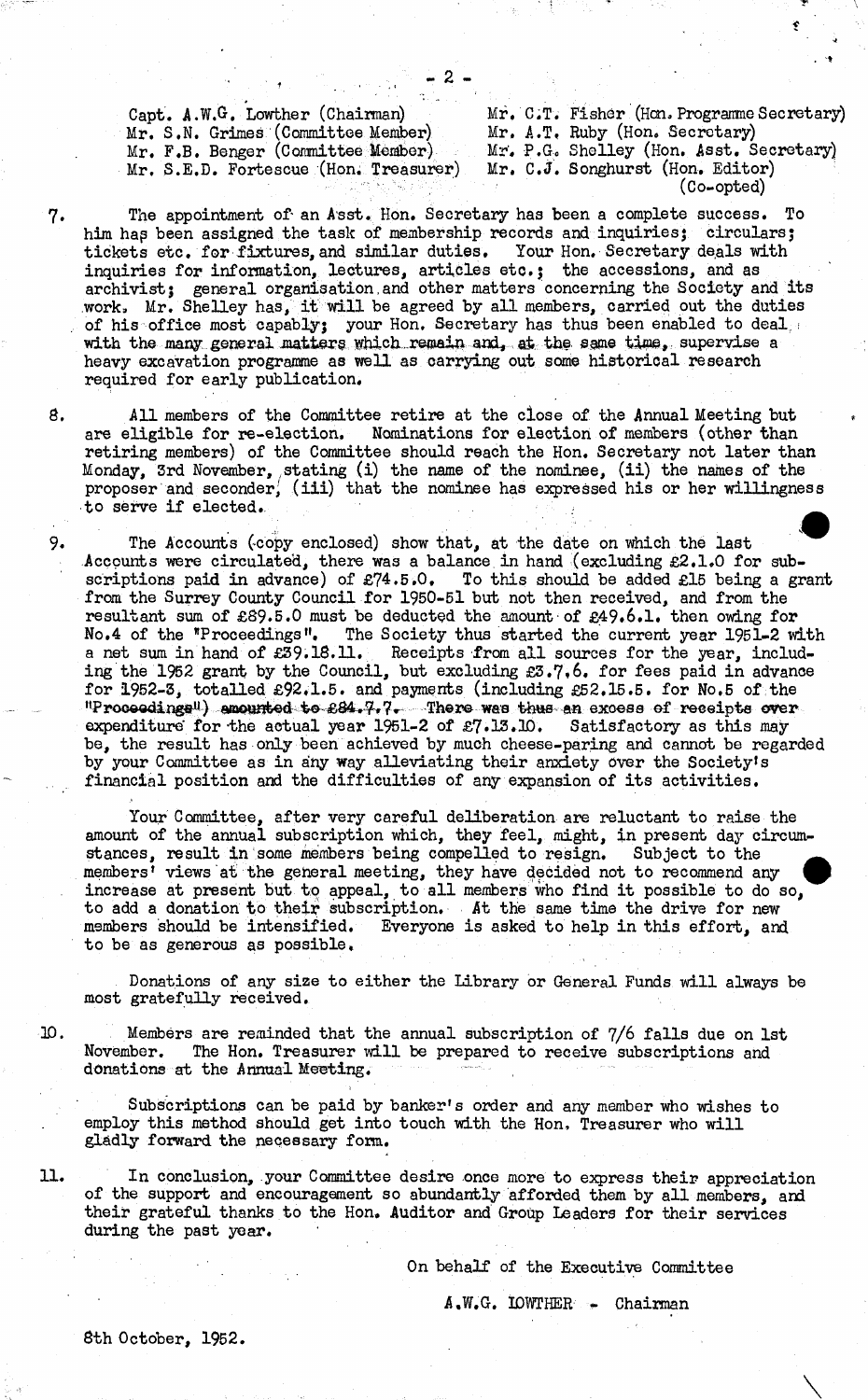|                                                                                                                                              |  |  | <b>LEATHERHEAD</b><br>ACCOUNT | AND.<br>for the |                            | <b>DISTRICT</b><br>YEAR<br><b>END</b> |  |
|----------------------------------------------------------------------------------------------------------------------------------------------|--|--|-------------------------------|-----------------|----------------------------|---------------------------------------|--|
| Dr.                                                                                                                                          |  |  |                               |                 | $\mathbf{\hat{E}}$ , s, d, |                                       |  |
| To balance at $30.9.51 -$<br>General $x=55$ . 9.                                                                                             |  |  | $10-$                         |                 | 74.5.0.                    |                                       |  |
| n<br>Subscriptions -<br>159 at $7/6d$ (including<br>£2.1.0. received in 1951) £59. 12. 6.                                                    |  |  |                               |                 |                            |                                       |  |
| 17 at $1/-$ (Junior Members) 17. 0.                                                                                                          |  |  |                               |                 | 60.9.6.                    |                                       |  |
| 11<br>Subscriptions paid in advance<br>for $1953$                                                                                            |  |  |                               | 3.              |                            | 7.6.                                  |  |
| Surrey County Council - Grant 1951<br>11.<br>Grant 1952                                                                                      |  |  |                               | 15.<br>15.      |                            | 0.0.<br>0.0.                          |  |
| n                                                                                                                                            |  |  |                               | 4.              |                            | 1. 0.                                 |  |
| Sale of Christmas Cards for 1951<br>n                                                                                                        |  |  |                               | 2.              |                            | 3.5.                                  |  |
| Donations<br>11                                                                                                                              |  |  |                               | 3.              | 14.3.                      |                                       |  |
| Surrey County Council - Photographs supplied __________ 5.<br>п                                                                              |  |  |                               |                 |                            | 7.9.                                  |  |
| Interest on Bank Account<br>81                                                                                                               |  |  |                               |                 | 1. 5. $6.$                 |                                       |  |
|                                                                                                                                              |  |  |                               | £184. 13. 11.   |                            |                                       |  |
|                                                                                                                                              |  |  |                               |                 |                            | <b>LIBRARY</b>                        |  |
| To balance brought forward                                                                                                                   |  |  |                               | £20.15.         |                            | 2.                                    |  |
|                                                                                                                                              |  |  |                               | £20.            | 15.                        | 2.                                    |  |
| S.E.D. Fortescue - Hon. Treasurer.<br>The accounts do not include items for unsold "Proceedings", library<br>N.E.<br>equipment and archives. |  |  |                               |                 |                            |                                       |  |

 $\frac{1}{2}$ 

おんまつ かいせい